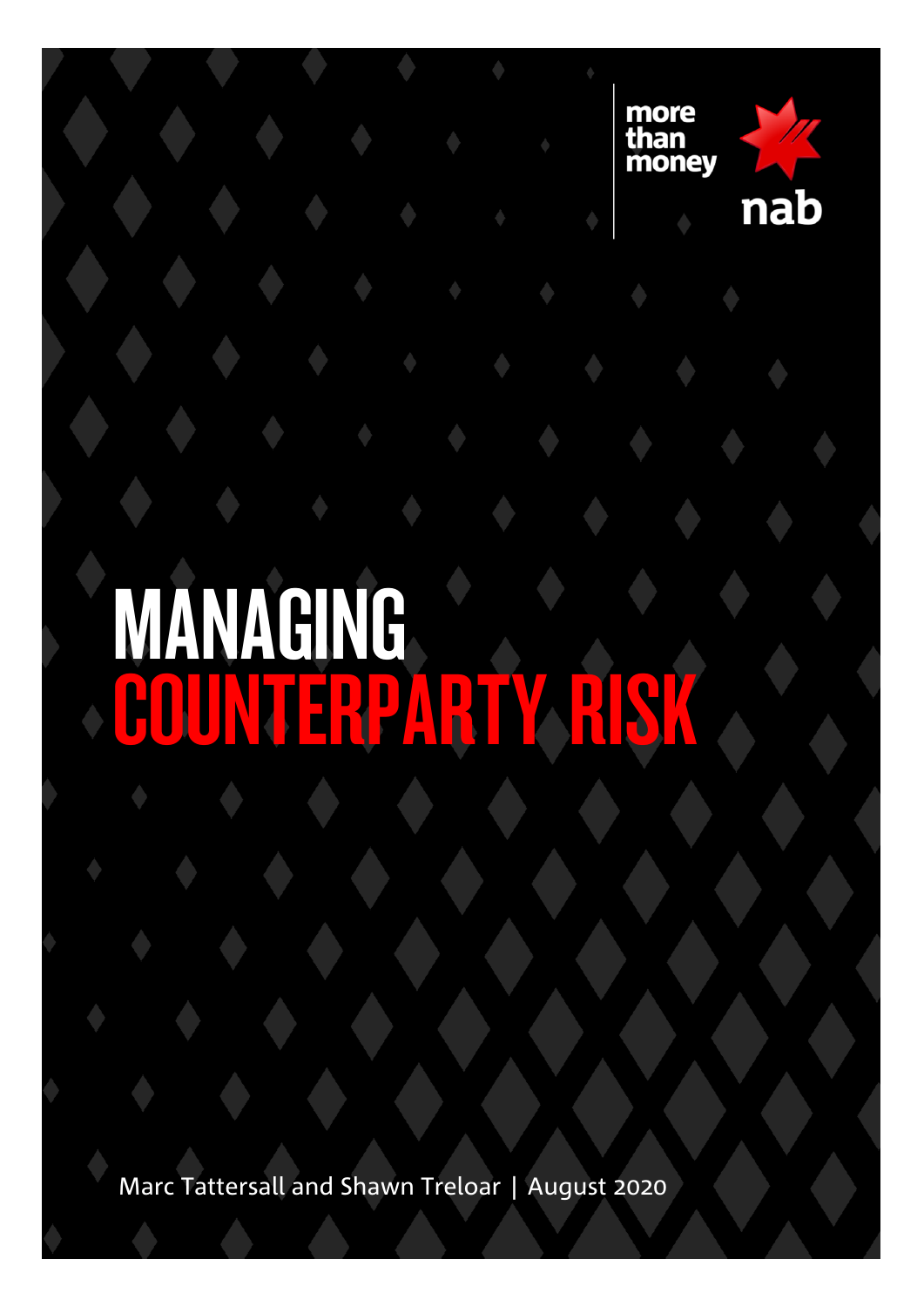### **transACTIONable INSIGHTS**



## MANAGING COUNTERPARTY RISK

Economic uncertainty and escalating geopolitical tensions has the potential to materially impact your supply and customer value chains and threaten survival. Smart businesses are proactively managing this risk. We explain how to protect your business by applying the Three Golden Rules of counterparty risk management - Diversify, Quantify, Engage early and act.

Leading into 2020, the main priorities of a typical CFO and Treasurer were the usual combination of financial management, funding, liquidity management, risk management and treasury operations. COVID had other plans however, and refocussed priorities now mean that risk management and financial resource optimisation has been thrust to the forefront of the finance manager's consciousness. A recent Bloomberg article puts it succinctly –

"[A] company can do everything right, secure its own funding, and put itself in the best position possible, but if its customers, suppliers and hedging counterparties have not been able to do the same, then its survival is still at risk.<sup>1"</sup>

This article looks specifically at counterparty risk – the risk that your client fails to deliver, or more seriously, enters administration or insolvency leaving you as an unsecured creditor with uncertain prospects for a full (or any) recovery of receivables owed.

#### **Risk Management Framework**

For a finance manager today, a healthy regard for risk along with application of the tools and knowledge needed to analyse and address it is, of course, critical. Life has changed and while it may eventually return to a semblance of pre-COVID-19 normality, the emphasis now is on managing through the crisis to ensure survival. Secondary aspects of extending support to counterparties and finally, availing of opportunities for future strength through market repositioning or selective acquisitions.

Using a standard risk management framework (e.g. ISO 31000:2018) is a reasonable basis to start from, where it specifies the following core actions: Identification, Analysis, Evaluation, Treatment and Reporting.

For this article, we can presume the risk has been identified, so will focus on analysis, evaluation and treatment components.



Example Risk Management Process (ISO 31000:2018)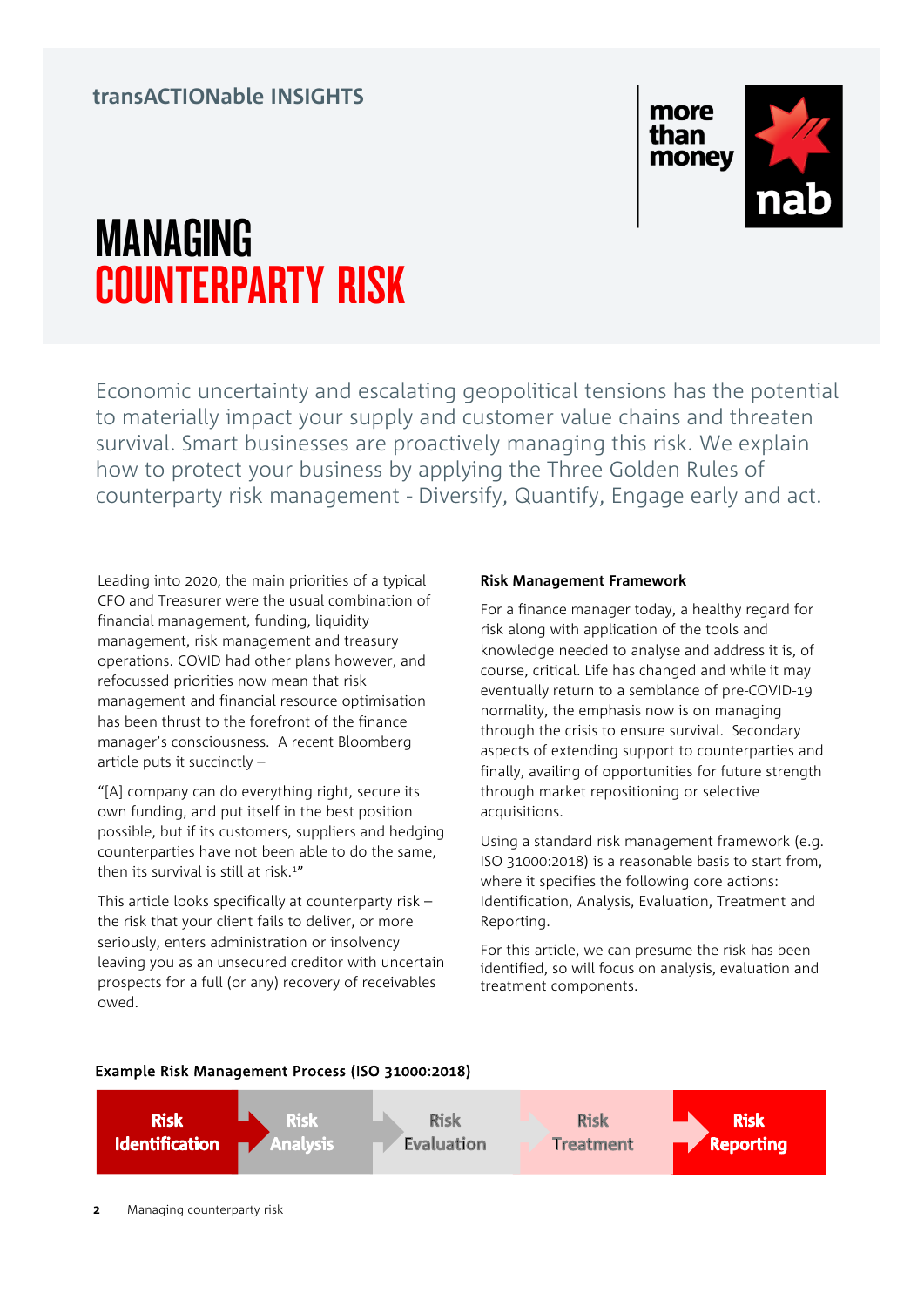## MANAGING COUNTERPARTY RISK

#### **1. Risk analysis and evaluation**

Traditional accounting tools such as Aged Receivables balances provide an overarching snapshot of the effectiveness of receivables collection for the business. The challenge however, lies in forming a client-level (bottom-up) analysis to feed into a Value at Risk (VaR) model to accurately reflect the potential bad and doubtful debt provision that should be captured. It is not uncommon for the sales team to be unreceptive to the idea their clients are facing credit deterioration, which can mean getting accurate data is a challenge.

However, your sales team are an invaluable source of 'informal' data that should be leveraged. Indeed we know that early engagement with problematic counterparties can often lead to mutually acceptable outcomes and risk mitigation.

Enterprise Resource Planning (ERP) systems typically report on the status of collections and any overdue amounts. Combining that data along with other knowledge of the credit profile of counterparties (either from credit bureaus or a bank's credit risk pricing), a model can be built that provides an expected loss position from all accounts, even those that are not currently under signs of stress.

Taking these probabilities of default, multiplied by exposure provides a financial loss expectation, the aggregate of which is a quantification of the counterparty risk in each year. This work can then form the basis of a cost-benefit analysis to assess the risk management vehicles at a finance manager's disposal.

#### **2. Risk treatment**

Within a typical Corporate's credit policy, there will be acceptable risk positions outlined, along with directives around management of positions and the accepted approaches (or instruments) for treatment. Some approaches to treatment can include:

#### **(1) Diversification of client base**

- This acts to limit the effect of concentration, namely the risk of a single counterparty defaulting.
- In today's environment, this traditional approach may not be enough as multiple industries and jurisdictions simultaneously experience demand (and/or supply) shocks.

#### **(2) Commercial credit insurance**

- Akin to Credit Default Swaps, a credit insurance policy can be arranged to underwrite the risk of several counterparties defaulting on receivables balances owed. This can be extended to whole of turnover cover, though the fine print is important to understand. A large-scale default by a considerable proportion of a debtor book may breach maximum limit of liability thresholds resulting in an uninsured exposure above those levels.
- In the current market, anecdotal evidence suggests credit insurance is currently being rationalised so a new policy (if available) may be on relatively unfavourable terms compared with having entered a policy pre-crisis. For existing policies, a tick up in premium might be expected considering the globally heightened credit risk.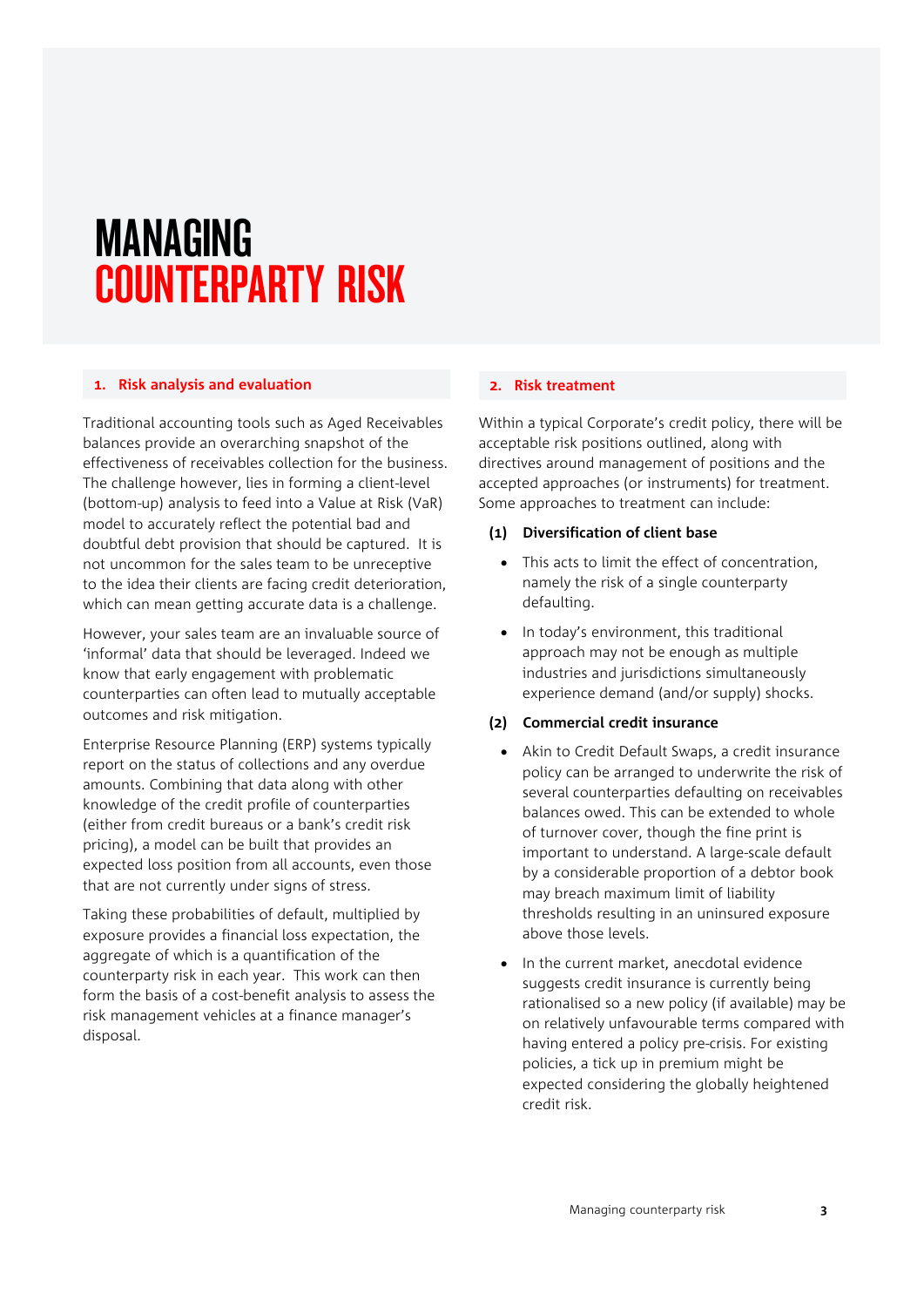#### **2. Risk treatment (continued)**

#### **(3) Transactional support from banks underwriting the counterparty's credit risk**

- Traditional payment and transactional approaches are regaining their fashionable status after a brief time in the spotlight following the GFC. The International Chamber of Commerce 2020 Global Survey on Trade Finance finds that "Products like letters of credit and bank guarantees […] will likely grow in popularity given their reputation for risk mitigation. As such, we expect a temporary shift [towards these instruments].2"
- Letters of Credit transfer the counterparty credit exposure to the buyer's bank (uplifted from the buyer itself) which can provide a credit enhancement. Letters of Credit can also be a useful tool in managing supplier performance risk, in that your payment obligation is only triggered on a supplier's apparent conformance with the LC documentary requirements.
- Limited recourse receivable discounting and factoring allow for various degrees of credit underwrite by the seller's bank, providing risk management and working capital. The increased digitisation of international trade will act to further streamline this paper-intensive process.

#### **(4) Collections Management Processes – Review and uplift**

- Corporates should ensure the collections channels are best aligned to meet the expectations of their customer base, whilst also ensuring efficiency of processing.
- Consumers and businesses have an increasingly diverse range of options to choose from, to maximise speed, accuracy, identity, and increasing, the quality of the data with payments. The shifting landscape is driving systemic change in payments even faster, and is an important factor to consider when deciding on the most appropriate collections management solution mix.
- Escrow accounts are a means of managing counterparty risk and involve a third party's independent assessment of performance. The involvement of a trusted third party (typically a professional services firm) then enables release of payment.
- Documentary collections secure the transmission of title documents through the banking system. This means that in the event of a buyer's insolvency prior to receipt of goods, retrieval of the title documents (if still held in the banking system) is possible and a new buyer can be found.
- Other treatments can include reviewing timing of invoicing, bespoke processes for larger invoices, or considering prepayment for some customers. Increasingly card payments are being used as working capital management tools for business payments, and may be favoured by your customers. Considering some alignment to your customers preferred form of payment can somewhat mitigate risk of non-payment.

"Diversifying exposures, quantifying the risk downside potential regularly and engaging your counterparties early at the sign of trouble, are the Three Golden Rules to successfully managing counterparty risk. Failure on any one of these areas can lead to a extinction event."

Shane Conway Executive Transaction Banking & Enterprise Payments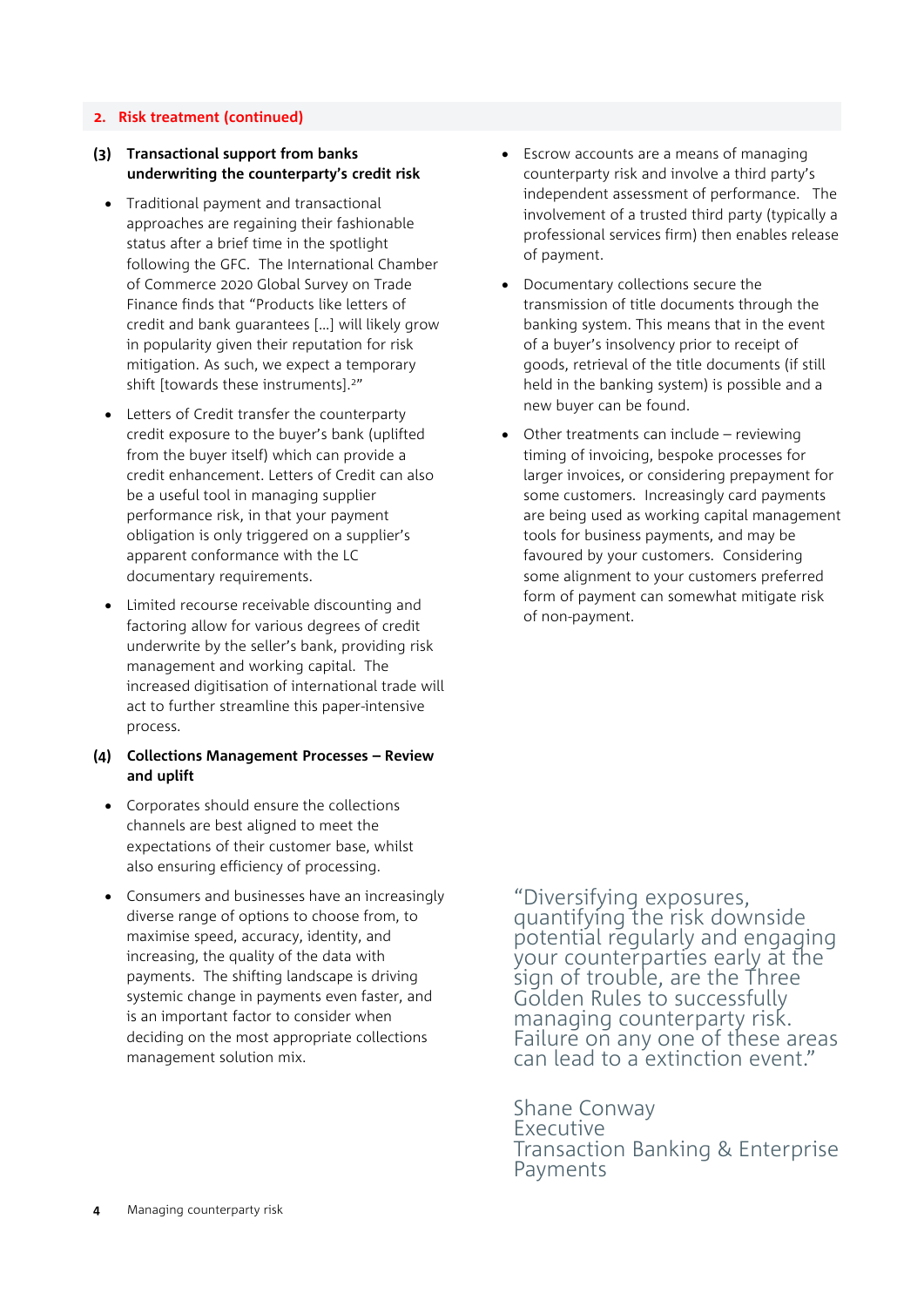#### **2. Risk treatment (continued)**

#### **(5) Pricing for risk**

- Sometimes the company will just have to accept the risk as part of doing business. Where risk is retained, what framework does the company have for pricing for any residual risk? If the team has identified an estimate provision or probability of loss (see Section 1 above), has this cost been incorporated into pricing models downstream?
- Analysis of risk pricing is a complex issue that requires its own deeper paper, but ensuring you are pricing suitable for any residual risk from the counterparty / within the transaction is a method to preserve value for taking that risk.

A combination of the above approaches will potentially yield an improvement in the VaR assessment and the associated cost or risk management techniques employed should be considered in the cost-benefit analysis undertaken.

#### **3. Reporting**

Reporting is a key step in the Risk Management Framework and is achieved in this case through use of existing systems such as ERP aged debtor analysis and a summary report showing the enhanced VaR for each significant exposure. Communication of the improvement in the counterparty risk profile contributes to effective Board or CEO oversight and in all likelihood, increases organisational support for actions taken.

| Instrument                         | <b>Supplier Risk</b><br><b>Exposure</b> | <b>Buyer Risk</b><br><b>Exposure</b> | Cost     | <b>Considerations</b>                                                                                                                                                                                                                  |
|------------------------------------|-----------------------------------------|--------------------------------------|----------|----------------------------------------------------------------------------------------------------------------------------------------------------------------------------------------------------------------------------------------|
| Payment in<br>Advance              | Minimum                                 | Maximum                              | \$       | Negotiated commercial outcome - Supplier usually<br>has commanding position in relationship                                                                                                                                            |
| Open Account                       | Maximum                                 | Minimum                              | \$       | Negotiated commercial outcome - Buyer usually has<br>commanding position in relationship. Credit<br>enhancement possible through credit insurance or<br>limited recourse receivables discounting at additional<br>$cost (5-5555).$     |
| Documentary<br>Collection          | Low-Medium                              | Medium                               | \$5      | Transaction is supplier-initiated leading to potential<br>supplier performance risk from buyer's perspective.<br>Supplier only receives payment if buyer honours<br>arrangement to receive title documents in exchange<br>for payment. |
| Documentary<br>Letter of Credit    | Low-Medium                              | Low                                  | \$\$\$   | Buyer's credit risk substituted with risk of issuing bank<br>(usually an enhancement from perspective of<br>supplier.)                                                                                                                 |
| <b>B2B Credit</b><br>Card Payments | Medium                                  | Medium                               | \$5      | Seller becomes card merchant for purposes of sales<br>process, and debits card number provided by buyer.                                                                                                                               |
| Escrow<br>Account                  | Low                                     | Low                                  | \$\$\$\$ | Requires involvement of third party to determine if<br>funds release trigger has been met                                                                                                                                              |

#### **Counterparty Risk Comparison – Treatment Options**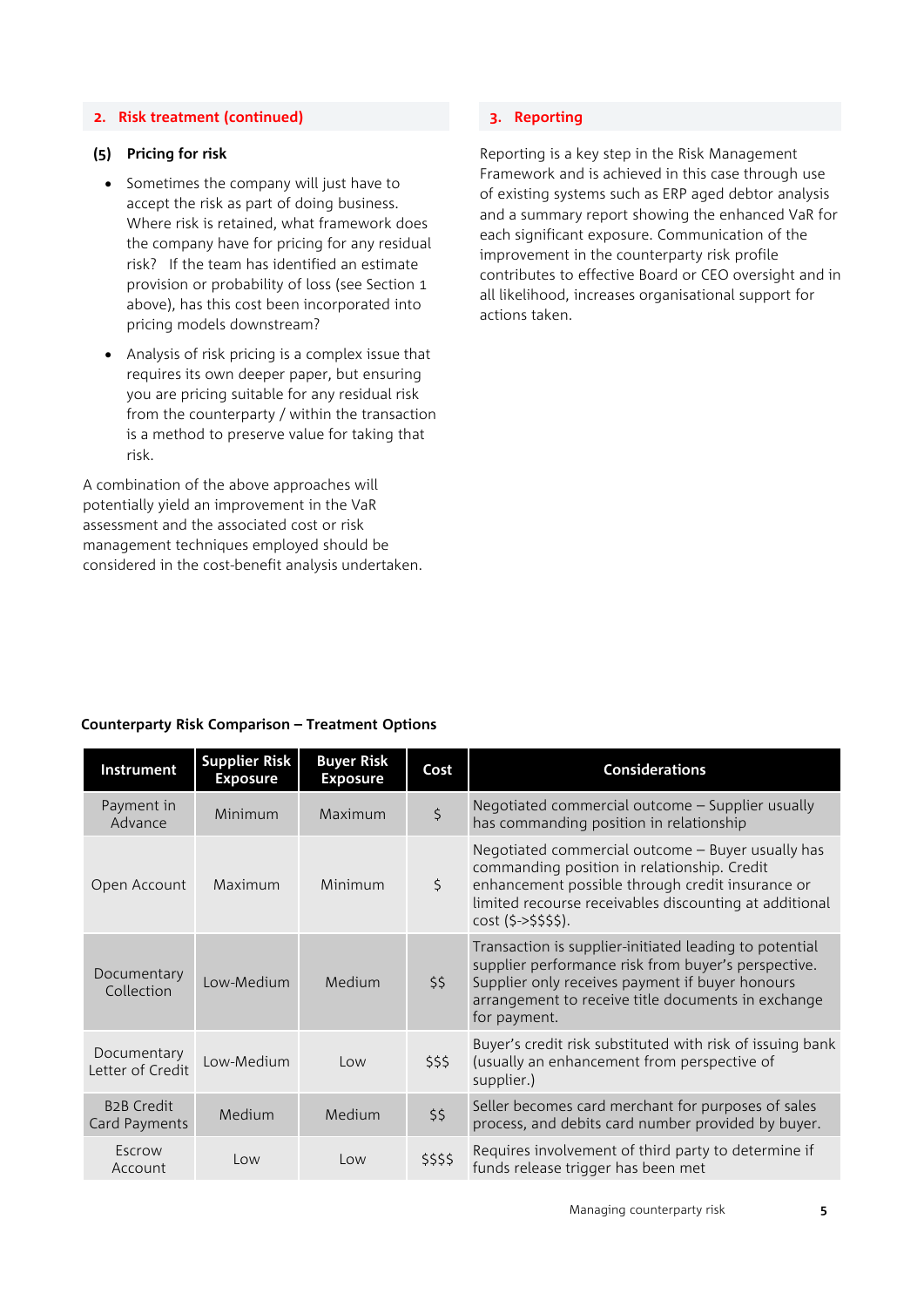#### **Summary Authors**

The ramifications of the current economic and health crisis are not yet fully understood and the crisis continues to impact the global economy. A Corporate's obligations to their stakeholders (as always) is to effectively navigate through uncertainty and deliver value. The delicate balance of remaining competitive with healthy client relationships, whilst protecting against the known and quantifiable risk of those clients failing is a key challenge of recent and necessary focus.

Corporate finance teams should ensure that risk management strategies and mechanisms are appropriately established and are covering counterparty risk effectively. Focussing on the 3 Golden Rules of counterparty risk management will help your business navigate these uncertain times:

- 1. Diversify your risk
- 2. Quantify your exposure
- 3. Engage early and act

The key to successful counterparty risk management lies in understanding and diversifying your risk, regularly quantifying the actual and potential impact of any failure and engaging counterparties early at the first sign of trouble – and then acting quickly if necessary to avoid an 'extinction event'.

For existing Corporate & institutional clients, NAB is available to support your business in analysing the best options for their business. To explore options for your organisation, please contact your local NAB Transaction Solutions, Trade & Working Capital Specialist or Relationship Manager

For new clients interested to hear more about how NAB can assist, please contact:

#### Shane Conway Executive - C&IB Transaction Banking and Enterprise Payments Shane.A.Conway@nab.com.au



Marc Tattersall Director, Trade & Working Capital

Marc has responsibility for trade and working capital advisory for institutional and corporate clients and has previously led regional specialist teams while based in Australia and Singapore.



```
Shawn Treloar
NAB Director Customer Solutions & Strategy
```
Shawn has worked in transactional banking for over 10 years, and is currently working within the Customer Solutions team, identifying opportunities for business development across NAB's Corporate & Institutional Banking sectors.

#### **References**

- 1. Bloomberg Professional Services. https://www.bloomberg.com/professional/blog/ credit-risk-takes-center-stage/
- 2. International Chamber of Commerce 2020 Global Survey on Trade Finance. https://iccwbo.org/media-wall/newsspeeches/icc-global-survey-on-trade-financeconfirms-industry-optimism/

### MARKET LEADING TRANSACTION BANK AS JUDGED BY OUR CLIENTS

**#1 Relationship Strength** 

Online Banking Platform Performance (NAB Connect)

Overall Customer Service

Peter Lee Associates – Transaction Banking Survey 2020. Ranking against the four major domestic banks.